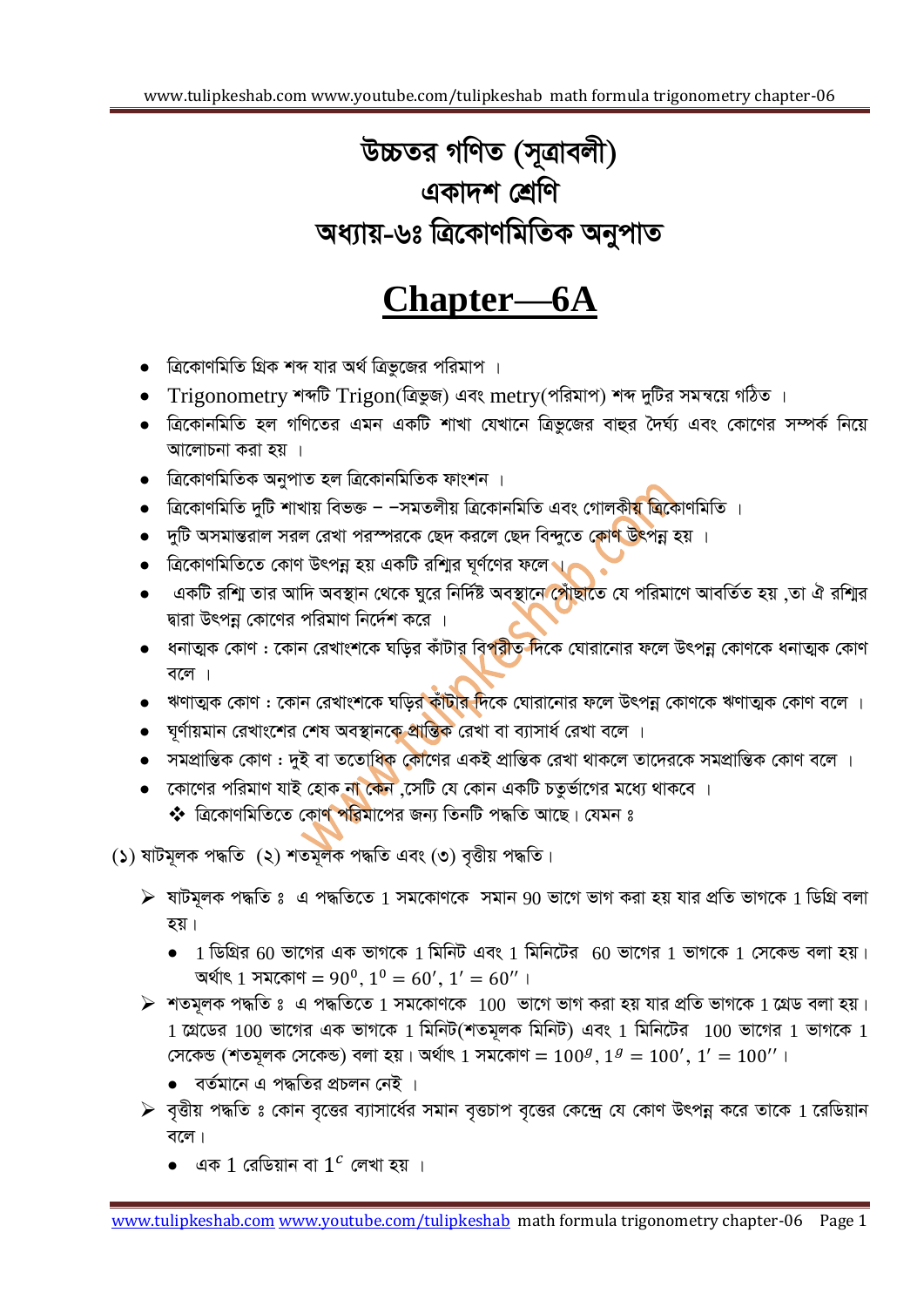- $\bullet$  রেডিয়ান একটি ধ্রবক কোণ।
- $1$  ৱেডিয়ান  $=\displaystyle\frac{2}{\pi}\times1$  সমৱে কাণ  $=\displaystyle\frac{2}{\pi}$  সমৱে কাণ
- রেডিয়ানের সংজ্ঞা বৃত্তের সাথে সম্পর্কিত বলে ইহাকে বৃত্তীয় পদ্ধতি বলে।
- $\clubsuit$  ষাটমূলক ও বৃত্তীয় পদ্ধতির সম্পর্কঃ  $\pi$  রেডিয়ান =  $180^0$  বা, 2 সমকোণ;

1 রেডিয়ান = 
$$
\frac{180}{\pi}
$$
 ডিগ্ৰি বা,  $\frac{2}{\pi}$  সমকোণ  
1<sup>0</sup> =  $\frac{\pi}{180}$  রেডিয়ান ।

বজের কোন চাপ দ্বারা সৃষ্ট কেন্দ্রস্থ কোণ উক্ত চাপটির সমানুপাতিক।

 $\angle POQ \propto$ চাপ  $PQ$  $\angle$ POR  $\propto$  চাপ PR



- বৃত্ত চাপের দৈর্ঘ্য , $\rm s=r\theta$ [এই অধ্যায়ের সকল অংকে  $\theta$  কে রেডিয়ানে হিসাব করতে হবে ।]
- $\bullet$  বৃত্ত কলার ক্ষেত্রফল,  $A=\frac{1}{2}r^2\theta$ , এখানে  $r$  হচ্ছে বৃত্তের ব্যাসার্ধ এবং  $\theta$  হচ্ছে বৃত্তচাপ দ্বারা উৎপন্ন কেন্দ্রস্থ কোণ ।
- ত্রিভুজের ক্ষেত্রফল =  $\frac{1}{2}a \times b \times sin\theta$  [যদি কোণ দেয়া থাকে তাহলে এটি ব্যবহার করতে হবে ।]
- বৃত্তের ক্ষেত্রফল =  $\pi r^2$
- $\bullet$  বৃত্তের ক্ষেত্রফল =  $\pi r^2$ <br>• সমদ্বিবাহু ত্রিভুজের ক্ষেত্রফল =  $\frac{b}{4}\sqrt{4a^2-b^2}$  [এখানে  $a$  হচ্ছে সমান সমান বাহু আর b হচ্ছে ভুমি ]
- 
- সমবাহু ত্রিভুজের ক্ষেত্রফল =  $\frac{\sqrt{3}a^2}{4}$ <br>• কোণকের ক্ষেত্রফল =  $\frac{1}{3} \pi r^2 h$ <br>• 34<sup>0</sup>37'45'' কে রেডিয়ানে প্রকাশ কর।

--- आমরা পাই, 34°37'45'' = 
$$
\left(34 + \frac{37}{60} + \frac{45}{60 \times 60}\right)^0
$$

$$
= \left(34 + \frac{37}{60} + \frac{1}{80}\right)^0
$$

$$
\left(3160 + 148 + 3\right)^0
$$

$$
-\left(\frac{240}{240}\right)
$$

$$
-\left(\frac{8311}{240}\right)
$$
  
=  $\left(\frac{8311}{240}\times\frac{\pi}{180}\right)$  রেডিয়ান

= 0.622 রেডিয়ান [∵ 
$$
\pi = 3.14159
$$
]

 $\clubsuit$  ষাটমূলক এককে প্রকাশ করঃ  $\frac{47\pi}{12}$  রেডিয়ান। ----আমরা পাই,  $\frac{47\pi}{12}$  রেডিয়ান =  $\left(\frac{47\pi}{12} \times \frac{180}{\pi}\right)$  ডিগ্রি =  $(47 \times 15)$  ডিগ্রি = 705 ডিগ্রি।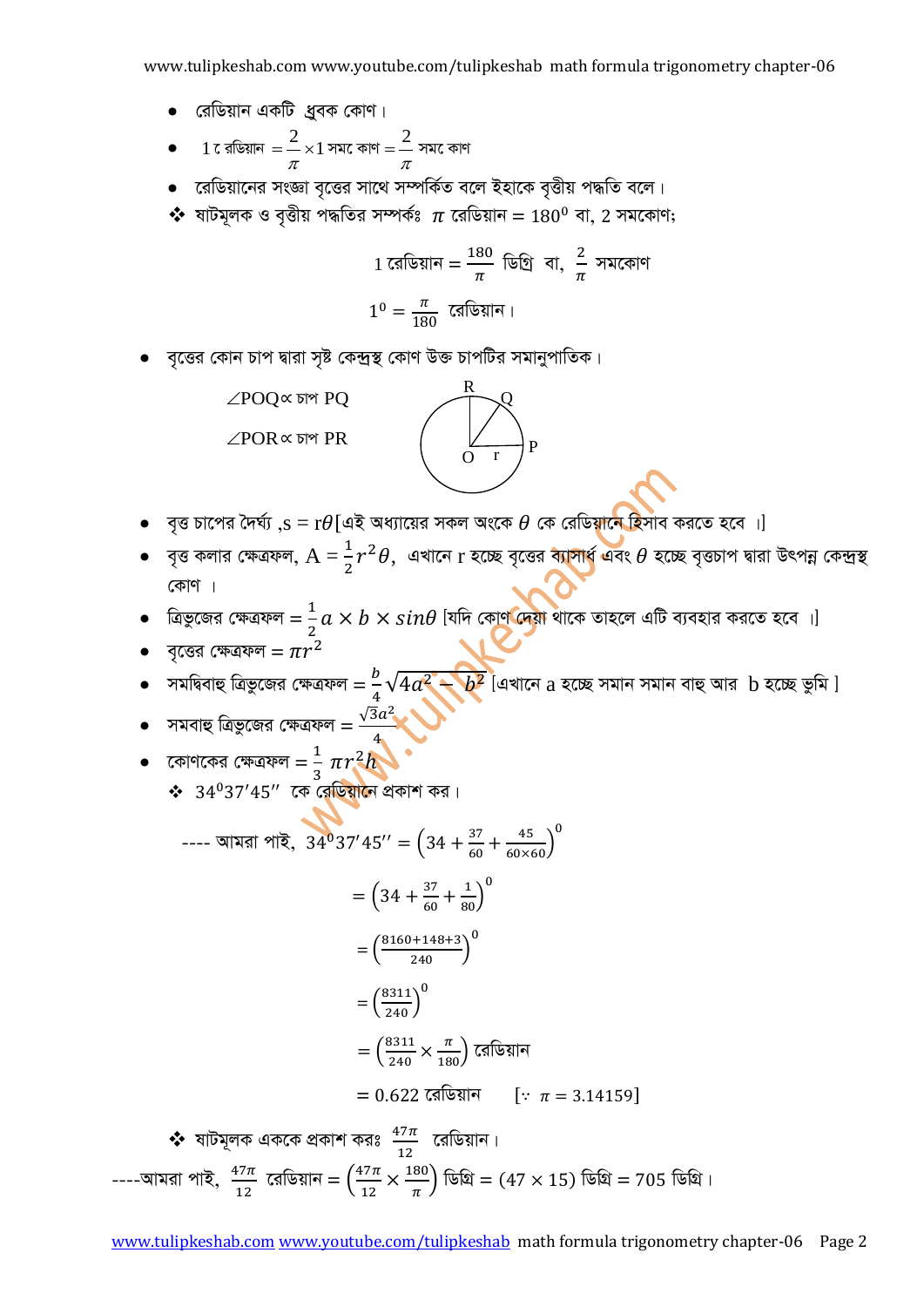$$
∴ \text{ a } \vec{b} \text{ a } \vec{c} \text{ a } \vec{d} \text{ a } \vec{d} \text{ a } \vec{d} \text{ a } \vec{d} \text{ a } \vec{d} \text{ a } \vec{d} \text{ a } \vec{d} \text{ a } \vec{d} \text{ a } \vec{d} \text{ a } \vec{d} \text{ a } \vec{d} \text{ a } \vec{d} \text{ a } \vec{d} \text{ a } \vec{d} \text{ a } \vec{d} \text{ a } \vec{d} \text{ a } \vec{d} \text{ a } \vec{d} \text{ a } \vec{d} \text{ a } \vec{d} \text{ a } \vec{d} \text{ a } \vec{d} \text{ a } \vec{d} \text{ a } \vec{d} \text{ a } \vec{d} \text{ a } \vec{d} \text{ a } \vec{d} \text{ a } \vec{d} \text{ a } \vec{d} \text{ a } \vec{d} \text{ a } \vec{d} \text{ a } \vec{d} \text{ a } \vec{d} \text{ a } \vec{d} \text{ a } \vec{d} \text{ a } \vec{d} \text{ a } \vec{d} \text{ a } \vec{d} \text{ a } \vec{d} \text{ a } \vec{d} \text{ a } \vec{d} \text{ a } \vec{d} \text{ a } \vec{d} \text{ a } \vec{d} \text{ a } \vec{d} \text{ a } \vec{d} \text{ a } \vec{d} \text{ a } \vec{d} \text{ a } \vec{d} \text{ a } \vec{d} \text{ a } \vec{d} \text{ a } \vec{d} \text{ a } \vec{d} \text{ a } \vec{d} \text{ a } \vec{d} \text{ a } \vec{d} \text{ a } \vec{d} \text{ a } \vec{d} \text{ a } \vec{d} \text{ a } \vec{d} \text{ a } \vec{d} \text{ a } \vec{d} \text{ a } \vec{d} \text{ a } \vec{d} \text{ a } \vec{d} \text{ a } \vec{d} \text{ a } \vec{d} \text{ a } \vec{d} \text{ a } \vec{d} \text{ a } \vec{d} \text{ a } \vec{d} \text{ a } \vec{d} \text{ a } \vec{d} \text{ a } \
$$

## **Chapter—6B**

 $\sin x \csc + v \e^x$  all  $+ v \e^x$ 

 $tan, cot + ve$  cos, sec + ve

*❖* ত্রিকোণমিতিক অনুপাতের চিহ্ন ঃ

 $\clubsuit$   $(-\theta)$  কোণের ত্রিকোণমিতিক অনুপাত ঃ

 $sin(-\theta) = -sin\theta$ ;  $cos(-\theta) = cos\theta$ ;  $tan(-\theta) = -tan\theta$  $cosec(-\theta) = -cosec\theta$ ;  $sec(-\theta) = sec\theta$ ;  $cot(-\theta) = -cot\theta$ 

*\** সংযুক্ত কোণের ত্রিকোণমিতিক অনুপাত ও চিহ্ন পরিবর্তন ঃ

 $90^\circ$  এর গুণিতক বিজোড় হলে ত্রিকোণমিতিক অনুপাতের পরিবর্তন হয়। ত্রিকোণমিতিক অনুপাতের পরিবর্তন *নিমু*রূপঃ





B

C

 $BC = \sqrt{g}$ মি  $AC =$  আতিভুজ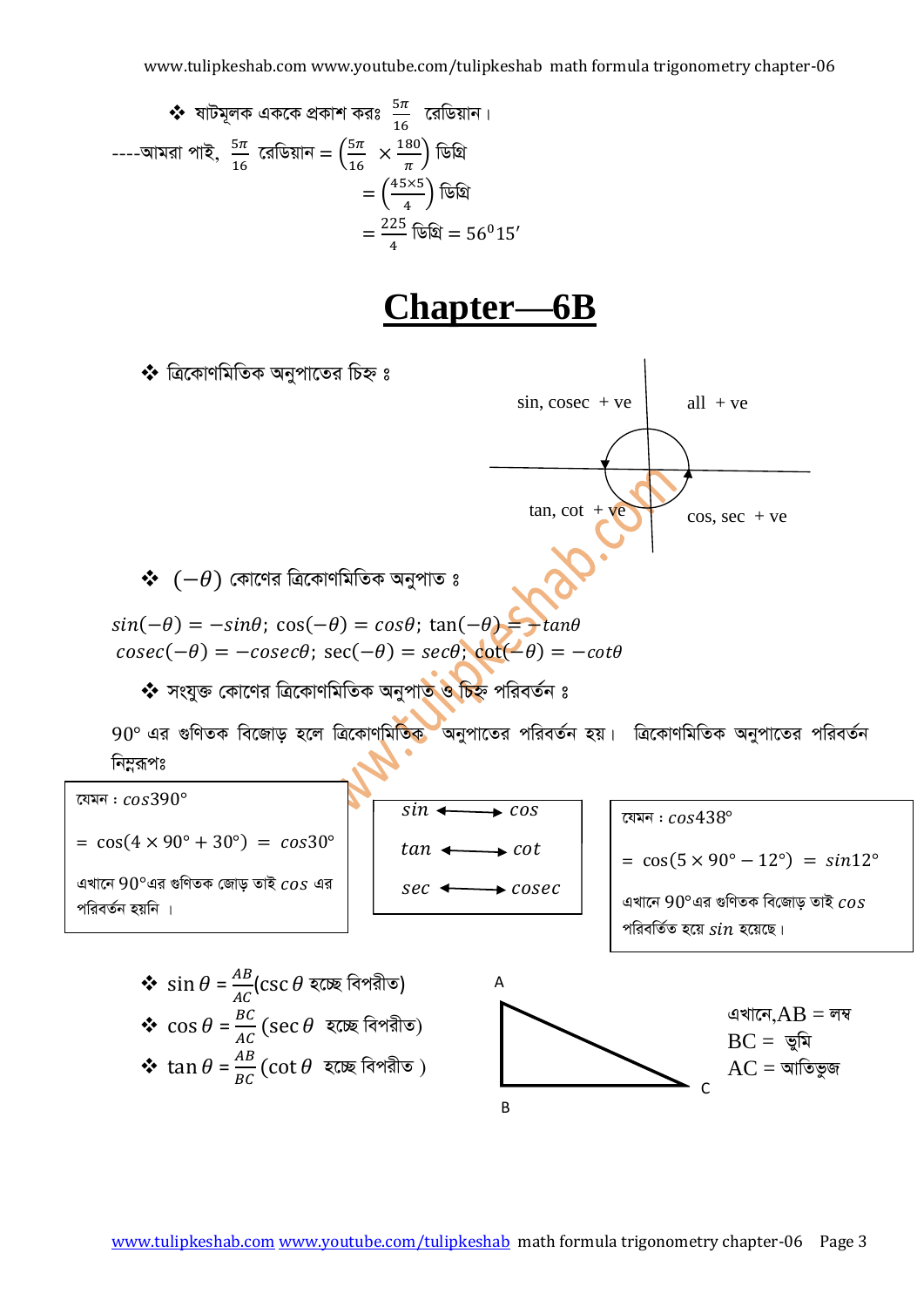\*\*\*ত্রিকোণমিতিক অনুপাতের মান :

|        | 0 <sup>0</sup> | 30 <sup>0</sup>              | 45 <sup>0</sup> | 60 <sup>0</sup>              | $90^{\overline{0}}$ |
|--------|----------------|------------------------------|-----------------|------------------------------|---------------------|
| sin    | $\overline{0}$ | $\overline{2}$               | $\sqrt{2}$      | $\sqrt{3}$<br>$\overline{2}$ |                     |
| $\cos$ | 1              | $\sqrt{3}$<br>$\overline{2}$ | $\sqrt{2}$      | $\overline{2}$               | $\theta$            |
| tan    | $\overline{0}$ | $\sqrt{3}$                   |                 | $\sqrt{3}$                   | $\infty$            |
| $\cot$ | $\infty$       | $\sqrt{3}$                   |                 | $\sqrt{3}$                   | $\theta$            |
| sec    | 1              | 2<br>$\sqrt{3}$              | $\sqrt{2}$      | 2                            | $\infty$            |
| csc    | $\infty$       | 2                            | $\sqrt{2}$      | $\overline{2}$<br>$\sqrt{3}$ |                     |

\*\*\*sin<sup>2</sup> $\theta$  + cos<sup>2</sup> $\theta$  = 1

 $\cos^2 \theta = 1 - \sin^2 \theta$ 

$$
\bullet \quad \sin^2 \theta = 1 - \cos^2 \theta
$$

$$
*** \csc^2 \theta - \cot^2 \theta = 1
$$

- 
- 

\*\*\*sec<sup>2</sup> $\theta$  – tan<sup>2</sup> $\theta$  = 1

- 
- 

 $\int \cot^2 \theta$ <br>  $\theta = 1 = \cot^2 \theta$ <br>  $\sec^2 \theta - \tan^2 \theta = 1$ <br>
•  $\sec^2 \theta = 1 + \tan^2 \theta$ <br>
•  $\sec^2 \theta - 1 = \tan^2 \theta$ <br>
•  $\tan \theta = \frac{\sin \theta}{\cos \theta}$  \*\*\*  $\cot^2 \theta$ \*\*\*  $\tan \theta = \frac{\sin \theta}{\cos \theta}$  \*\*\*  $\cot \theta = \frac{\cos \theta}{\sin \theta}$  \*\*\*  $\sin \theta = \frac{1}{\csc \theta}$  \*\*\*  $\csc \theta = \frac{1}{\sin \theta}$ \*\*\*  $\cos \theta = \frac{1}{\sec \theta}$  \*\*\*  $\sec \theta = \frac{1}{\cos \theta}$  \*\*\*  $\tan \theta = \frac{1}{\cot \theta}$  \*\*\*  $\cot \theta = \frac{1}{\tan \theta}$ 

- $\clubsuit$  পর্যায়ী ফাংশন এবং পর্যায়কাল :  $f(x)$  ফাংশন কে পর্যায়ী বলা হয় যদি  $f(x + T) = f(x)$  হয় এবং  $T$  এর সর্বনিম্ন যে মানের জন্য সম্পর্কটি সত্য হয় তাকে ফাংশনটির পর্যায়কাল বলে ।
- $\sin x$ . $\cos x$ . $\sec x$ . $\csc x$  ফাংশনগুলো পর্যায়ী এবং এদের পর্যায়কাল  $2\pi$ ।
- $\bullet$   $\;$  tanx.cotx ফাংশনগুলো পর্যায়ী এবং এদের পর্যায়কাল  $\pi$  ।

 $\clubsuit$  বৃত্তিয় ফাংশনের ডোমেন এবং রেঞ্জ:

- $\bullet$   $\,\theta$  এর যে কোন বাস্তব মানের জন্য  $\sin\theta$  এবং  $\cos\theta$  এর বাস্তব মান পাওয়া যায় ,কাজেই ফাংশনদ্বয়ের প্রত্যেকের ডোমেন $= R +$
- $\bullet$   $0 \le \theta \le 2\pi$  ব্যবধির যে কোন কোণের জন্য  $-1 \le \sin\theta \le 1$  এবং  $-1 \le \cos\theta \le 1$  তাই  $sin\theta$  এবং  $cos\theta$  প্রত্যেক ফাংশনের রেঞ্জ [-1,1]।
- $\tan \theta = \frac{\sin \theta}{\cos \theta}$  কাজেই অসংজ্ঞায়িত হবে যদি  $\cos \theta = 0$ অর্থাৎ  $\theta = (2n + 1)\frac{\pi}{2}$  হয় । সুতরাং tan  $\theta$ এর ডোমেন =  $R - (2n + 1)\frac{\pi}{2}$ , যেখানে n একটি পূর্ণ সংখ্যা এবং রেঞ্জ = R
- cot  $\theta = \frac{\cos \theta}{\sin \theta}$  কাজেই অসংজ্ঞায়িত হবে যদি  $\sin \theta = 0$ অর্থাৎ  $\theta = n\pi$  হয় । সুতরাং cot  $\theta$  এর ডোমেন =  $R - n\pi$  , যেখানে n একটি পূর্ণ সংখ্যা এবং রেঞ্জ = R